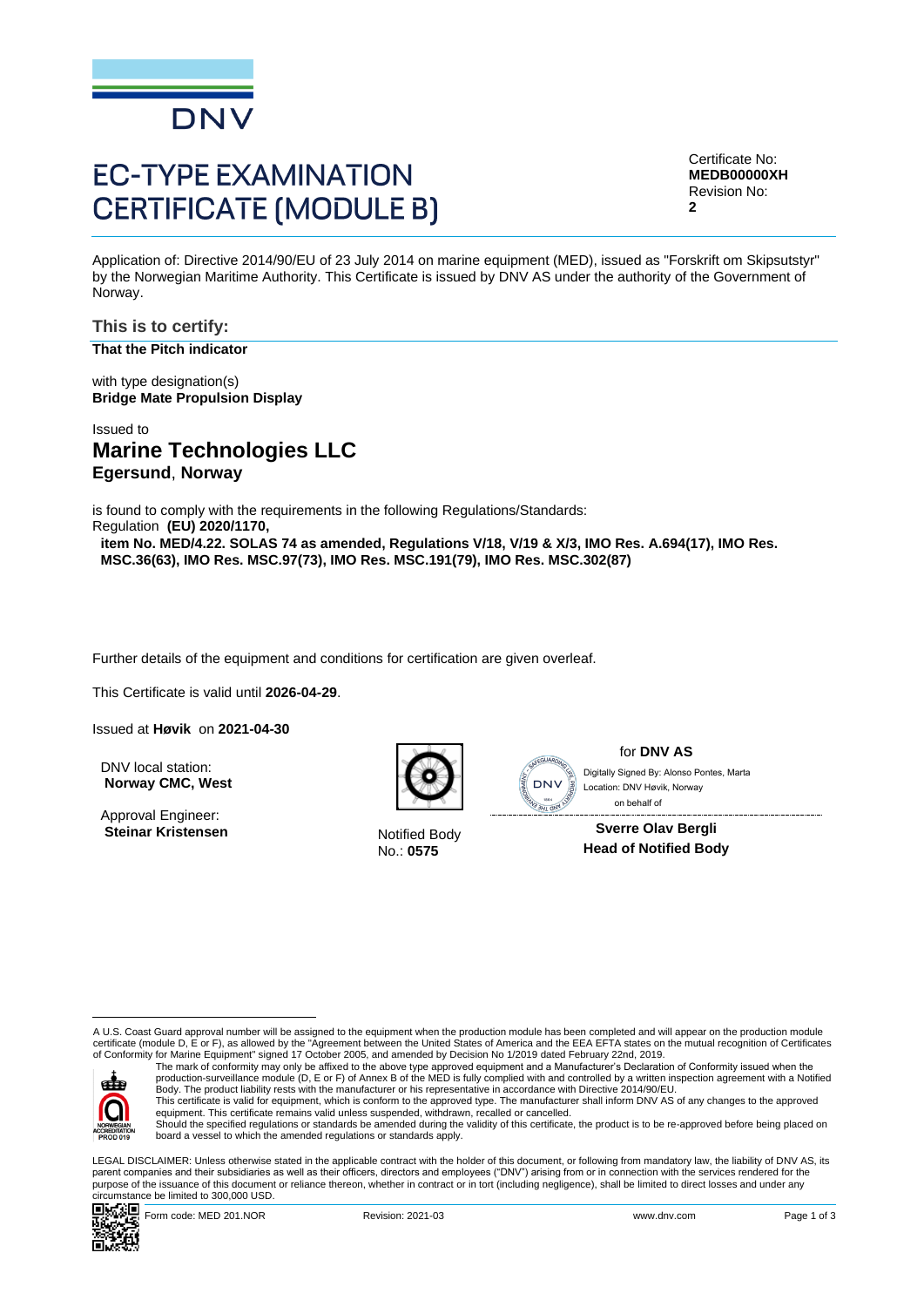

### **Product description**

Bridge Mate Propulsion Display Pitch Indicator consists of the below modules:

| Unit                | <b>Component</b>             | <b>Note</b>                                       |  |
|---------------------|------------------------------|---------------------------------------------------|--|
| Computer            | MT-COMPUTER-300 or           | Computer with on-board DVI interface              |  |
|                     | MT-COMPUTER-400              |                                                   |  |
| Display             | Hatteland HD 13T21 MMD or    | DVI interface                                     |  |
|                     | Hatteland HD 17T22 MMD       |                                                   |  |
| Network switches    | Netgear GS728TP or           | 24 ports, 10/100/1000Mbs, PoE, RJ 45              |  |
|                     | MT-PoE-SWITCH-1080-8-PORT or | 8 ports, 10/100/1000Mbs, PoE, RJ 45               |  |
|                     | ORing IGPS-1080-24V          | 8 ports, 10/100/1000Mbs, PoE, RJ 45               |  |
| I/O Interface units | MT IOB mK2 (I/O card) or     | Listener according to IEC 61162-1 and IEC 61162-2 |  |
|                     |                              |                                                   |  |
|                     |                              | Thruster/Rudder Interface: ±10V and 4-20mA        |  |
|                     | MT-PoE-IOB (I/O card)        | Listener and talker according to IEC 61162-1 and  |  |
|                     |                              | IEC 61162-2                                       |  |
| <b>Options</b>      |                              |                                                   |  |
| NMEA-CONVERTER      | MT-NMEA-CONVERTER            | Listener and talker according to IEC 61162-1 and  |  |
|                     |                              | IEC 61162-2                                       |  |
| <b>Input Device</b> | Keyboard Cherry / MT Type    |                                                   |  |

All units listed above are to be installed in a protected environment, i.e. indoor.

**Software modules Version**<br>
• **Operating System:** Windows • Bridge Mate Propulsion Display:

• Operating System: Windows 8.1 Industrial Pro Embedded<br>• Bridge Mate Propulsion Display: 1.6.x.x

- **Application/Limitation**
- Bridge Mate Propulsion Display Pitch Indicator is be connected to transmitters with output signal 4-20mA or ±0-10VDC, and which meet the requirements for transmitters in ISO 22555.
- The Propulsion Display may display Thrust as a combination of RPM and Pitch
- The Bridge Mate Propulsion Display is restricted to be used in MT Bridge Mate applications
- The Bridge Mate Propulsion Display does not issue alerts, hence testing according to IEC 62923-1 and IEC 62923-2 is deemed as not being applicable.

| <b>DNV</b><br><b>No</b> | Document ID               | Rev.           | <b>Description</b>                                                                                     |
|-------------------------|---------------------------|----------------|--------------------------------------------------------------------------------------------------------|
| 36                      | 141011F                   | 2014-03-11     | Report: TesLab, EMC and environmental test report for Netgear<br>GS728TP                               |
| 35                      | MRA0000006                | $\overline{2}$ | Certificate: DNV, EU-MR-TA certificate for Maritime Multi Displays and<br>Standard Displays - Series X |
| 34                      | 1907-2-29-IGPS-<br>1080-1 | V1.1           | Manual: ORing, Quick Installation Guide for IGPS-1080-24V                                              |
| 32                      | 202-11136-01              | V1.0           | Manual: Netgear, Netgear GS728TP Hardware Installation Guide                                           |
| 31                      | MT-DEV-5648               | 1.0            | Manual: MT, Installation Manual MT-COMPUTER-300 WINDOWS 8.1                                            |
| 29                      | MT-DEV-5469               | 1.0            | Manual: MT, Maintenance manual for computer based systems                                              |
| 28                      | MT-DEV-0683               | 7.0            | Manual: MT, Overhead Indicator Display, User and Technical Manual                                      |
| 27                      | MT-DEV-5653               | 2.0            | Manual: MT, Installation manual MT-COMPUTER-400 Operating<br><b>Systems</b>                            |
| 26                      | INB101192-1               | 16             | Manual: Hatteland, User Manual- Series X G2 Maritime Multi Display<br>(MMD) models                     |
| 20                      | 17A284F                   | 2018-01-25     | Report: TesLab, EMC and environmental test report for MT-<br>COMPUTER-400                              |
| 19                      | 17A283F                   | 2018-01-25     | Report: TesLab, EMC and environmental test report for MT-<br>COMPUTER-300                              |

### **Type Examination documentation**